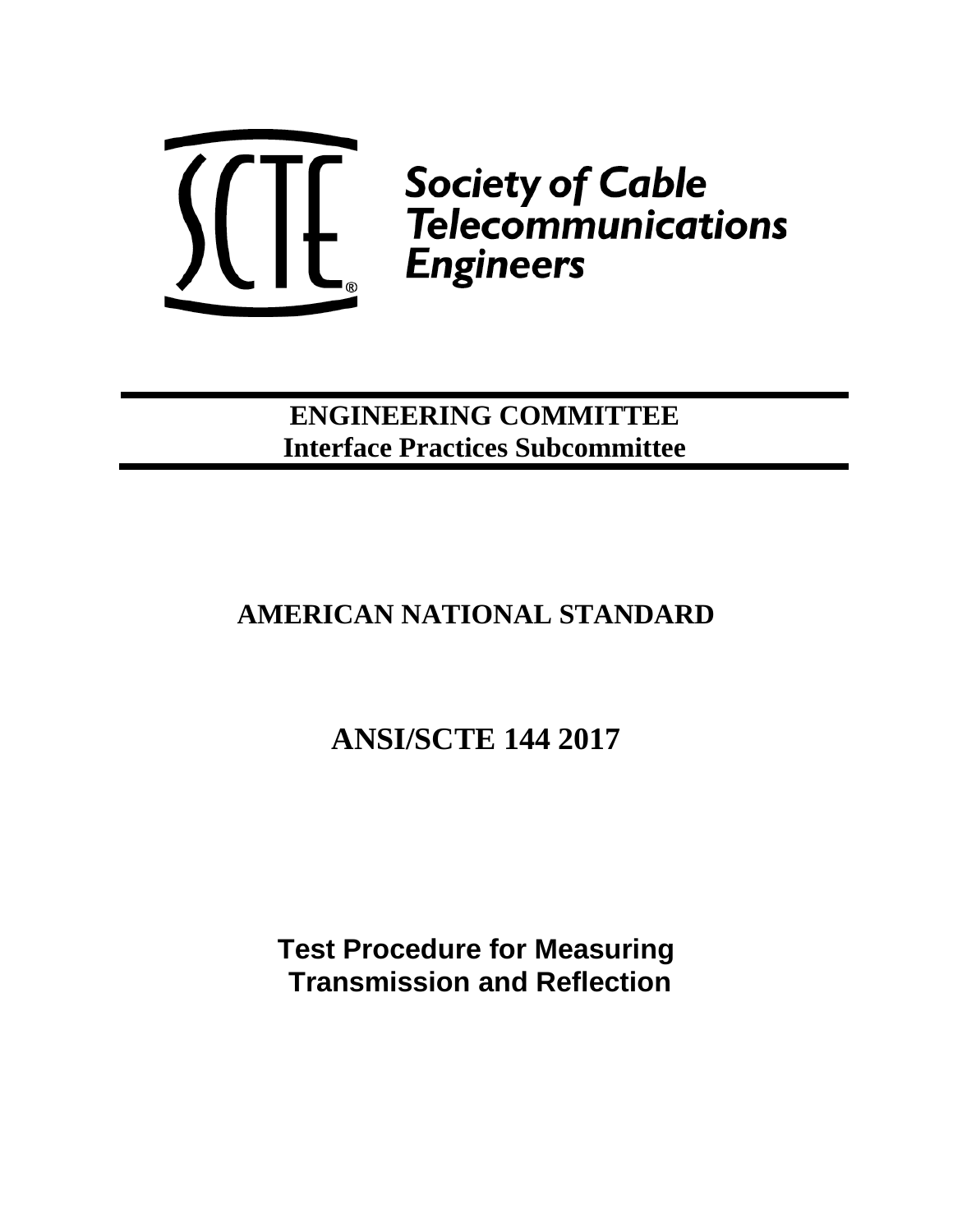# **NOTICE**

<span id="page-1-0"></span>The Society of Cable Telecommunications Engineers (SCTE) Standards and Operational Practices (hereafter called "documents") are intended to serve the public interest by providing specifications, test methods and procedures that promote uniformity of product, interchangeability, best practices and ultimately the long term reliability of broadband communications facilities. These documents shall not in any way preclude any member or non-member of SCTE from manufacturing or selling products not conforming to such documents, nor shall the existence of such standards preclude their voluntary use by those other than SCTE members.

SCTE assumes no obligations or liability whatsoever to any party who may adopt the documents. Such adopting party assumes all risks associated with adoption of these documents, and accepts full responsibility for any damage and/or claims arising from the adoption of such documents.

Attention is called to the possibility that implementation of this document may require the use of subject matter covered by patent rights. By publication of this document, no position is taken with respect to the existence or validity of any patent rights in connection therewith. SCTE shall not be responsible for identifying patents for which a license may be required or for conducting inquiries into the legal validity or scope of those patents that are brought to its attention.

Patent holders who believe that they hold patents which are essential to the implementation of this document have been requested to provide information about those patents and any related licensing terms and conditions. Any such declarations made before or after publication of this document are available on the SCTE web site at [http://www.scte.org.](http://www.scte.org/)

All Rights Reserved

© Society of Cable Telecommunications Engineers, Inc. 2017 140 Philips Road Exton, PA 19341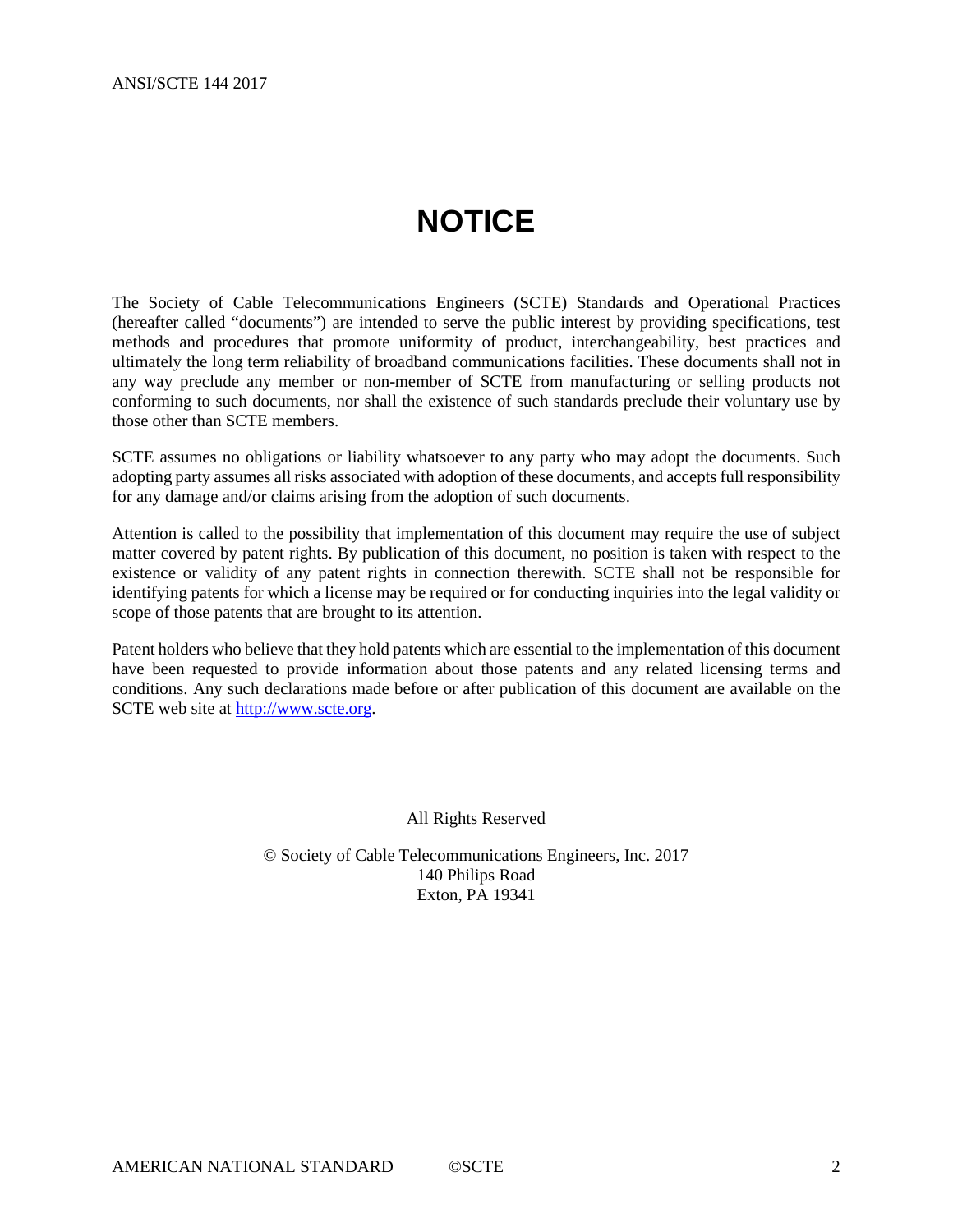<span id="page-2-0"></span>

| Title          |               |                                                                                                                            | <b>Page Number</b> |
|----------------|---------------|----------------------------------------------------------------------------------------------------------------------------|--------------------|
|                | <b>NOTICE</b> |                                                                                                                            |                    |
|                |               |                                                                                                                            |                    |
| 1 <sup>1</sup> |               |                                                                                                                            |                    |
|                | 1.1.          |                                                                                                                            |                    |
|                | 1.2.          |                                                                                                                            |                    |
|                | 1.3.          |                                                                                                                            | 4                  |
|                | 1.4.          |                                                                                                                            |                    |
|                | 1.5.          | Areas for Further Investigation or to be Added in Future Versions [1986] [1986] [1986] [1986] [1986] [1986] [1             |                    |
| 2 <sub>1</sub> |               |                                                                                                                            |                    |
|                | 2.1           |                                                                                                                            |                    |
|                | 2.2.          |                                                                                                                            |                    |
|                | 2.3.          |                                                                                                                            |                    |
| 3.             |               | 5                                                                                                                          |                    |
|                | $3.1 -$       |                                                                                                                            |                    |
|                |               |                                                                                                                            |                    |
|                | 3.3.          |                                                                                                                            |                    |
| 4.             |               |                                                                                                                            |                    |
| 5.             |               |                                                                                                                            | 6                  |
|                | 5.1           |                                                                                                                            |                    |
|                |               | 5.2. Definitions 6                                                                                                         |                    |
| 6.             |               |                                                                                                                            |                    |
| 7 <sub>1</sub> |               |                                                                                                                            |                    |
| 8.             |               |                                                                                                                            |                    |
|                | 8.1           |                                                                                                                            |                    |
|                |               |                                                                                                                            | 11                 |
|                | 8.3.          |                                                                                                                            |                    |
|                |               | Appendix 1 – Test Method for Splitters <b>Constantine Construction Construction</b> Construction Construction Construction | 12                 |
|                |               | Appendix 2 - Test Method for Directional Couplers ______________________________                                           | 14                 |

# **Table of Contents**

## **List of Figures**

| Title                                              | <b>Page Number</b> |
|----------------------------------------------------|--------------------|
| Figure 1 - S-Parameter Diagram For A 2-Port Device |                    |

### **List of Tables**

| <b>Title</b>                                                                                | <b>Page Number</b> |
|---------------------------------------------------------------------------------------------|--------------------|
| Table 1 - Test Sequence To Completely Characterize A 2-Way Splitter                         | 8                  |
| Table 2 - Test sequence to completely characterize a 2-way splitter                         | 12                 |
| Table 3 - Matrix of all the 3-port S-parameters and corresponding splitter measurements     | 13                 |
| Table 4 - Test sequence to completely characterize a 3-way splitter                         | 13                 |
| Table 5 - Matrix of all the 4-port S-parameters and the corresponding splitter measurements | 14                 |
| Table 6 - Test Sequence To Completely Characterize A Directional Coupler                    | 14                 |
| Table 7 - Matrix of all the 3-port S-parameters and corresponding coupler measurements      | 15                 |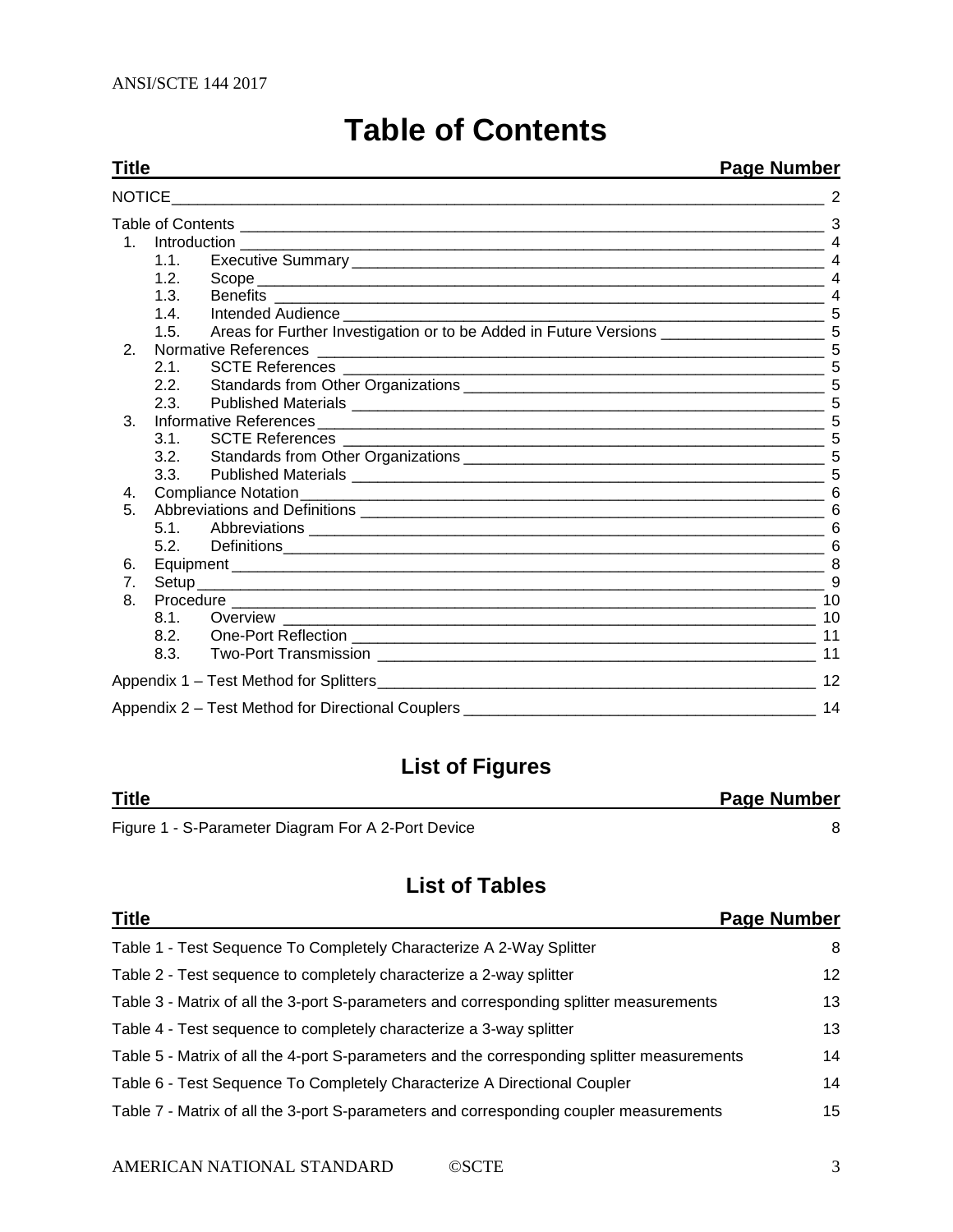### <span id="page-3-1"></span><span id="page-3-0"></span>**1. Introduction**

#### **1.1. Executive Summary**

The measurement of RF reflection and transmission spans several generations of test equipment. The fundamental components of these measurements are a sweep generator, a coaxial switcher, a directional coupler bridge, switchable attenuators, an RF amplifier, an RF detector and a scalable display.

The fundamental transmission measurement process is to generate an RF signal that sweeps through a user defined frequency range. This CW signal is routed through two paths by means of a coaxial split relay at each end of the two paths. One path is a reference that conducts the generator output through a reference attenuator directly to the detector. The other path travels through the device under test. As the signal alternates, rapidly between the two paths, a differential image of the frequency response of the two paths is displayed. Measurements at each frequency are inferred by the difference between the two traces.

The same technique is applied to reflection measurements by inserting a directional coupler bridge in place of the device under test. The tap port of the bridge is connected to the device port to separate the incident from the reflected signals. The quality of the return loss measurement depends upon the directivity of the bridge.

This early method of measurement is scalar. This means that only the magnitude of the signal power is recovered on the display. Early network analyzers packaged these basic functions into one test instrument, and the use of internal microprocessors enabled a more accurate display of the difference between the reference and the device under test. Examples of early scalar network analyzers are Keysight Technologies 8711 and 8713. These analyzers are obsolete and no longer available. They have been replaced by the Keysight E5061B Electronic Network Analyzer (ENA).

However, the phase of the test signal is also important. The magnitude and phase define a complex data set at each test frequency that completely characterizes the behavior of a signal as it encounters an RF device. This requires an advanced layer of signal processing. A network analyzer capable of rendering the complex parameters of a waveform is called a vector network analyzer. Most of the early scalar network analyzers are now obsolete but the vector analyzer market has continued to evolve. These instruments have become widely accessible, and the complex output data is far more useful in applications from circuit and component design to manufacturing.

Therefore, while a scalar measurement approach to measuring return loss and insertion loss or gain is sufficient, a vector network analyzer is recommended for this generalized test procedure primarily because the results are far more applicable and the error correction capabilities enable greater measurement precision**.**

#### <span id="page-3-2"></span>**1.2. Scope**

The purpose of this test procedure is to determine the reflection at any port, or the transmission between any two ports of a properly terminated device, as measured across a frequency range of interest. Depending on use of the data, return loss, insertion gain or loss, isolation, response variation or bandwidth can be derived. This specification is applicable to the testing of 75  $\Omega$  devices.

#### <span id="page-3-3"></span>**1.3. Benefits**

Test Procedure for Measuring Transmission and Reflection, when executed per this procedure, will yield accurate and consistent RF parameters; reflections and transmission characteristics, for the device under test. Use of this test method provides user a means to verify manufacturer test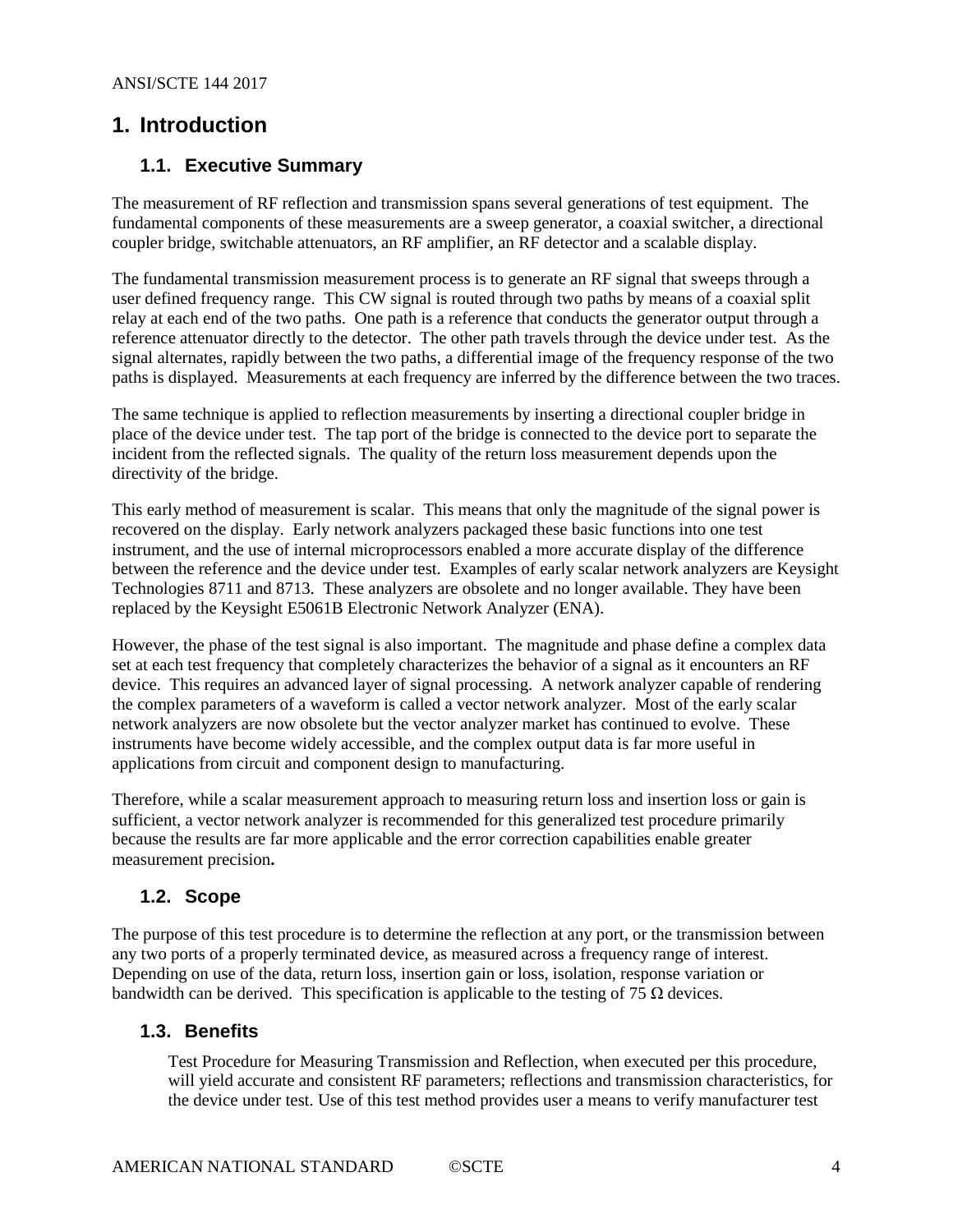reports and certificates of compliance when available. When industry utilizes a standard test method, especially for RF parameters, comparative analysis are more accurate.

#### <span id="page-4-0"></span>**1.4. Intended Audience**

The intended audience for this test method, are manufactures and end-users with proper laboratories and equipment to perform this test.

#### <span id="page-4-1"></span>**1.5. Areas for Further Investigation or to be Added in Future Versions**

<span id="page-4-2"></span>At this time, there are no considerations being giving for further investigation.

#### **2. Normative References**

The following documents contain provisions, which, through reference in this text, constitute provisions of this document. At the time of Subcommittee approval, the editions indicated were valid. All documents are subject to revision; and while parties to any agreement based on this document are encouraged to investigate the possibility of applying the most recent editions of the documents listed below, they are reminded that newer editions of those documents might not be compatible with the referenced version.

#### <span id="page-4-3"></span>**2.1. SCTE References**

<span id="page-4-4"></span>• No normative references are applicable.

#### **2.2. Standards from Other Organizations**

• No normative references are applicable.

#### <span id="page-4-5"></span>**2.3. Published Materials**

• No normative references are applicable.

#### <span id="page-4-6"></span>**3. Informative References**

The following documents might provide valuable information to the reader but are not required when complying with this document.

#### <span id="page-4-7"></span>**3.1. SCTE References**

• ANSI/SCTE 96 2013 Cable Telecommunications Testing Guidelines

#### <span id="page-4-8"></span>**3.2. Standards from Other Organizations**

<span id="page-4-9"></span>• No informative references are applicable.

#### **3.3. Published Materials**

• No informative references are applicable.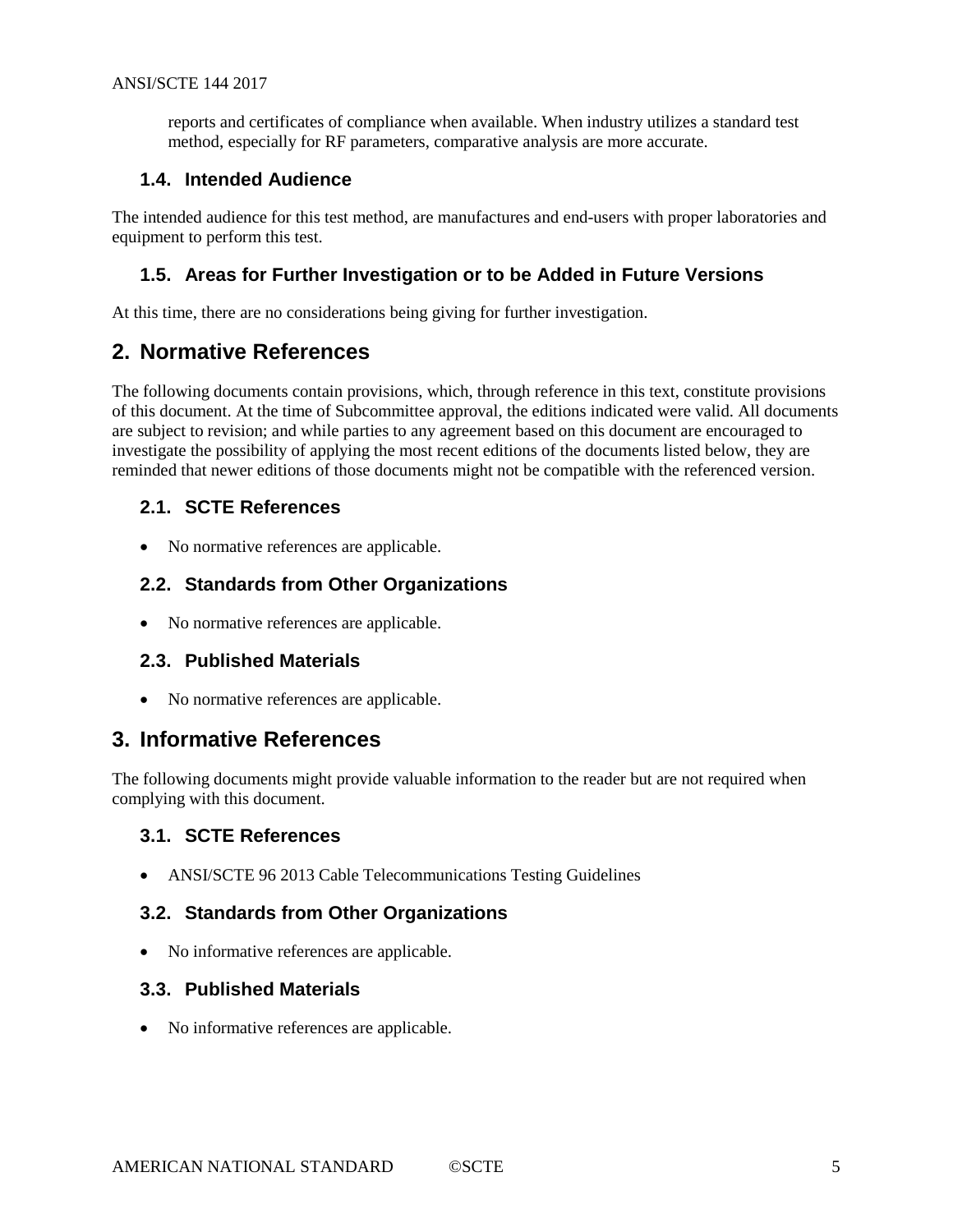### <span id="page-5-0"></span>**4. Compliance Notation**

| shall      | This word or the adjective "required" means that the item is an              |
|------------|------------------------------------------------------------------------------|
|            | absolute requirement of this document.                                       |
| shall not  | This phrase means that the item is an absolute prohibition of this           |
|            | document.                                                                    |
| forbidden  | This word means the value specified shall never be used.                     |
|            | This word or the adjective "recommended" means that there may exist          |
| should     | valid reasons in particular circumstances to ignore this item, but the       |
|            | full implications should be understood and the case carefully weighted       |
|            | before choosing a different course.                                          |
|            | This phrase means that there may exist valid reasons in particular           |
| should not | circumstances when the listed behavior is acceptable or even useful,         |
|            | but the full implications should be understood and the case carefully        |
|            | weighed before implementing any behavior described with this label.          |
|            | This word or the adjective " <i>optional</i> " means that this item is truly |
|            | optional. One vendor may choose to include the item because a                |
| may        | particular marketplace requires it or because it enhances the product,       |
|            | for example; another vendor may omit the same item.                          |
|            | Use is permissible for legacy purposes only. Deprecated features may         |
| deprecated | be removed from future versions of this document. Implementations            |
|            | should avoid use of deprecated features.                                     |

### <span id="page-5-1"></span>**5. Abbreviations and Definitions**

### <span id="page-5-2"></span>**5.1. Abbreviations**

<span id="page-5-3"></span>

DUT device under test

#### **5.2. Definitions**

| S-Parameters       | Scattering parameters are a convention used to characterize the way a      |
|--------------------|----------------------------------------------------------------------------|
|                    |                                                                            |
|                    | device modifies signal flow. S-parameters are always a ratio of two        |
|                    | complex quantities. S-parameter notation identifies these quantities       |
|                    | using the numbering convention S(out in) where the first number            |
|                    | refers to the device port the signal is emerging from and the second       |
|                    | number is the device port where the signal is incident. For example,       |
|                    | the s-parameter S21 identifies the measurement as the complex ratio of     |
|                    | the signal emerging at device port 2 to the incident signal at device      |
|                    | port 1.                                                                    |
|                    | Figure 1 is a representation of the s-parameters of a two-port device.     |
|                    | In the illustration, "a" represents the signal entering the device and "b" |
|                    | represents the signal emerging.                                            |
| <b>Return Loss</b> | Ratio between the level of a signal impinging on a port and the level of   |
|                    | the signal reflected back from that same port. Therefore, this is a one-   |
|                    | port measurement. The s-parameter notation is Snn where n is any           |
|                    | port of the sample being tested. Literally, this is the definition of the  |
|                    | VOLTAGE REFLECTION COEFFICIENT (r).                                        |
|                    | $r = Ereflected / Eincident$                                               |
|                    | Eq. 1                                                                      |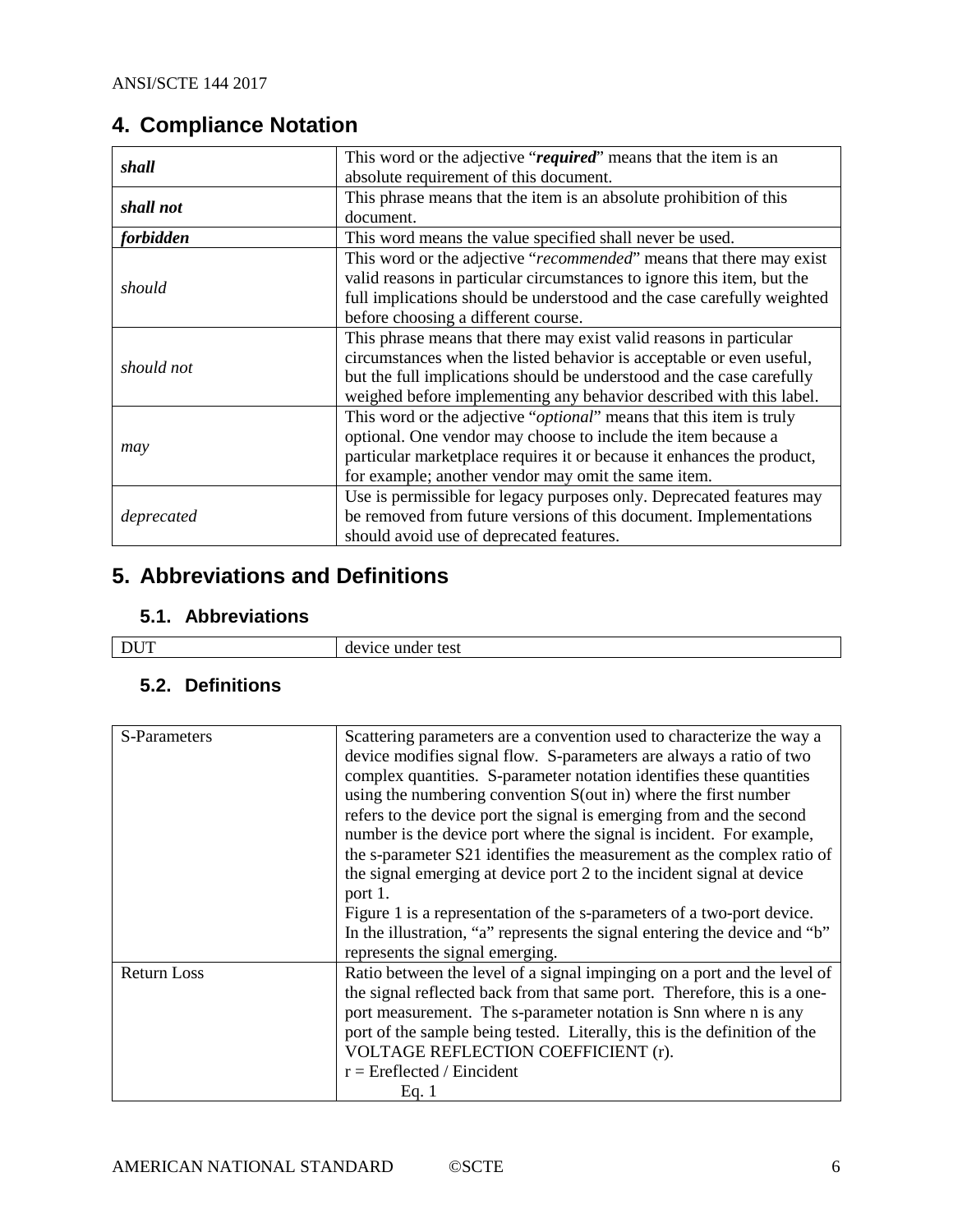|                        | Ereflected = Voltage of the reflected signal                              |  |  |  |  |
|------------------------|---------------------------------------------------------------------------|--|--|--|--|
|                        | $Eincident = Voltage of the incident signal$                              |  |  |  |  |
|                        |                                                                           |  |  |  |  |
|                        | When this ratio is expressed in dB, return loss becomes                   |  |  |  |  |
|                        | $R/L = 20$ LOG10[ 1/r ] = 20 LOG10[Eincident / Ereflected]<br>Eq. $2$     |  |  |  |  |
|                        |                                                                           |  |  |  |  |
|                        | Return Loss may also be expressed in dB as the logarithm of the ratio     |  |  |  |  |
|                        | of the measured impedance and a 75-ohm reference impedance since          |  |  |  |  |
|                        | the signal power from the analyzer directed at the port is constant.      |  |  |  |  |
|                        | $R/L = 20$ LOG10[(Z1+Z0)/(Z1-Z0)] *<br>Eq. $3$                            |  |  |  |  |
|                        | *Valid when Z1>Z0                                                         |  |  |  |  |
|                        |                                                                           |  |  |  |  |
|                        | Z1 is the measured impedance (may be complex)                             |  |  |  |  |
|                        | Z0 is the reference impedance derived from calibration                    |  |  |  |  |
|                        | standard                                                                  |  |  |  |  |
| Insertion gain or loss | Ratio between the level of a signal exiting a port of a device to the     |  |  |  |  |
|                        | signal entering a port of a device. For passive devices this is called    |  |  |  |  |
|                        | insertion loss since the signal emerging is less than the incident        |  |  |  |  |
|                        | signal. In the case of an amplifier, this is called gain since the signal |  |  |  |  |
|                        | emerging is greater than the incident signal.                             |  |  |  |  |
| Isolation              | The transmission response through a secondary path of a device            |  |  |  |  |
|                        | typically having a higher attenuation than the primary path. For          |  |  |  |  |
|                        | example, the path through two outputs of a splitter or the output and     |  |  |  |  |
|                        | the coupled tap port of a symmetrical directional coupler has greater     |  |  |  |  |
|                        | loss than the primary path from input to output.                          |  |  |  |  |
|                        | In the case of an amplifier, the transmission response from output to     |  |  |  |  |
|                        | input is the secondary path. The transmission response through this       |  |  |  |  |
|                        | path is called reverse isolation.                                         |  |  |  |  |
| Bandwidth              | The frequency range that brackets the linear operation of a device.       |  |  |  |  |
|                        | The endpoints of narrow band devices like filters are usually             |  |  |  |  |
|                        | characterized by the frequencies where the transmission response has      |  |  |  |  |
|                        | dropped by 3 dB. The bandwidth of wide band devices like splitters,       |  |  |  |  |
|                        | directional couplers and amplifiers is usually defined by a frequency     |  |  |  |  |
|                        | response or flatness specification that applies to the boundary           |  |  |  |  |
|                        | frequencies of the application.                                           |  |  |  |  |
|                        | The way that a device modifies the signal flow at each given              |  |  |  |  |
| Frequency response     |                                                                           |  |  |  |  |
|                        | frequency. This is often synonymous with flatness with respect to the     |  |  |  |  |
|                        | transmission response.                                                    |  |  |  |  |
| Slope                  | A measure of the monotonic frequency response of the network from         |  |  |  |  |
|                        | low to high frequency. Slope is positive, or upward going, if the gain    |  |  |  |  |
|                        | increases as the response is swept from low frequency to high             |  |  |  |  |
|                        | frequency. Slope can be derived numerically from the forward              |  |  |  |  |
|                        | transmission data set. A linear trend line is constructed through the     |  |  |  |  |
|                        | transmission data. It has the general form y=mx+b. Since it is linear,    |  |  |  |  |
|                        | it is most representative of the overall slope response when it is        |  |  |  |  |
|                        | derived from the linear portion of the response, not the endpoint         |  |  |  |  |
|                        | frequencies.                                                              |  |  |  |  |
|                        | A spreadsheet can apply the SLOPE function to the transmission            |  |  |  |  |
|                        | response data. This yields 'm' in the equation for the trend line. Then   |  |  |  |  |
|                        | the spreadsheet can apply the INTERCEPT function, which calculates        |  |  |  |  |
|                        | the value 'b' where the trend line crosses the y-axis. From these two     |  |  |  |  |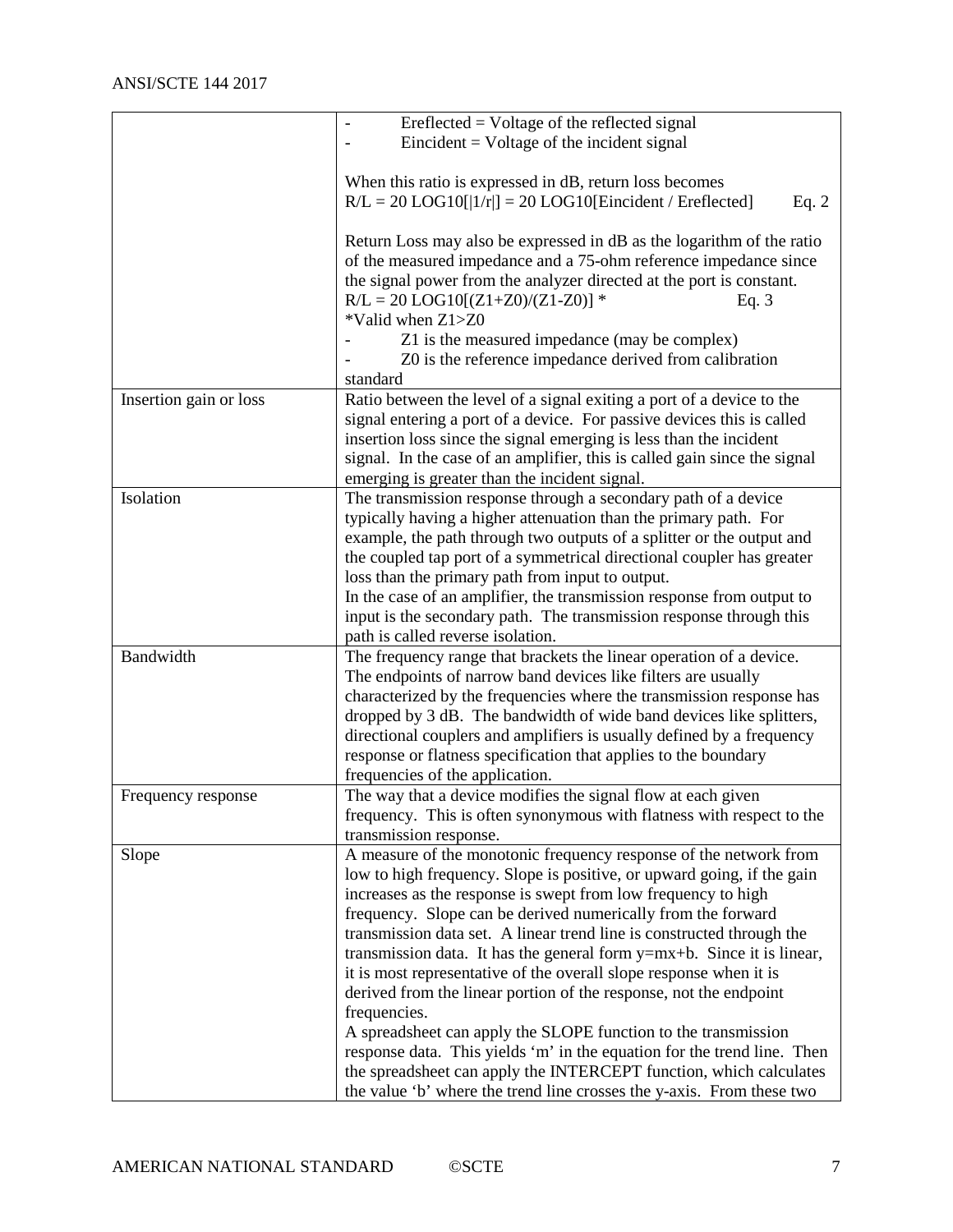|                 | constants, the trend line is constructed as a set of data points of<br>transmission vs. frequency. Multiplying the full frequency range by<br>the factor m yields the value for the slope.                                                                                                                                                                                                                                                                                                                                                                                                                                                                                                                            |  |  |
|-----------------|-----------------------------------------------------------------------------------------------------------------------------------------------------------------------------------------------------------------------------------------------------------------------------------------------------------------------------------------------------------------------------------------------------------------------------------------------------------------------------------------------------------------------------------------------------------------------------------------------------------------------------------------------------------------------------------------------------------------------|--|--|
| <b>Flatness</b> | The maximum peak to valley excursion of the transmission response<br>over the specified bandwidth. The flatness can be derived numerically<br>from the forward transmission data. Flatness is expressed as $a +$<br>tolerance around a line through the mean linear response. Once the<br>trend line is established as a data set (see slope definition), the actual<br>transmission data can be compared to it. The difference between the<br>trend line and the response is computed for each frequency, and the<br>spreadsheet applies the Min and Max function to this data set. This<br>establishes the peak to peak deviation, which is then divided by 2 to<br>yield $a +/-$ value for the frequency response. |  |  |



**Figure 1 - S-Parameter Diagram For A 2-Port Device**

<span id="page-7-1"></span>**Table 1 - Test Sequence To Completely Characterize A 2-Way Splitter**

<span id="page-7-2"></span>

| <b>S-Parameter</b> | <b>Definition</b> |        | <b>Description</b>          | <b>Direction</b> |
|--------------------|-------------------|--------|-----------------------------|------------------|
| $S_{11}$           | b1/a1             | $a2=0$ | <b>Input Reflection</b>     | <b>FWD</b>       |
| $S_{21}$           | b2/a1             | $a2=0$ | <b>Forward Transmission</b> | <b>FWD</b>       |
| $S_{12}$           | b1/a2             | $a1=0$ | <b>Reverse Transmission</b> | <b>REV</b>       |
| $S_{22}$           | b2/a2             | $a1=0$ | <b>Output Reflection</b>    | <b>REV</b>       |

### <span id="page-7-0"></span>**6. Equipment**

Only equipment specific to this procedure is described in detail here. The Cable Telecommunications Testing Guidelines, ANSI/SCTE 96 2013, should be consulted for further information on all other equipment.

A vector network analyzer is recommended. Leading manufacturers of vector network analyzers are Keysight Technologies (Agilent), Anritsu (Wiltron), Advantest, and Rhode & Schwarz. The analyzer should have the following characteristics: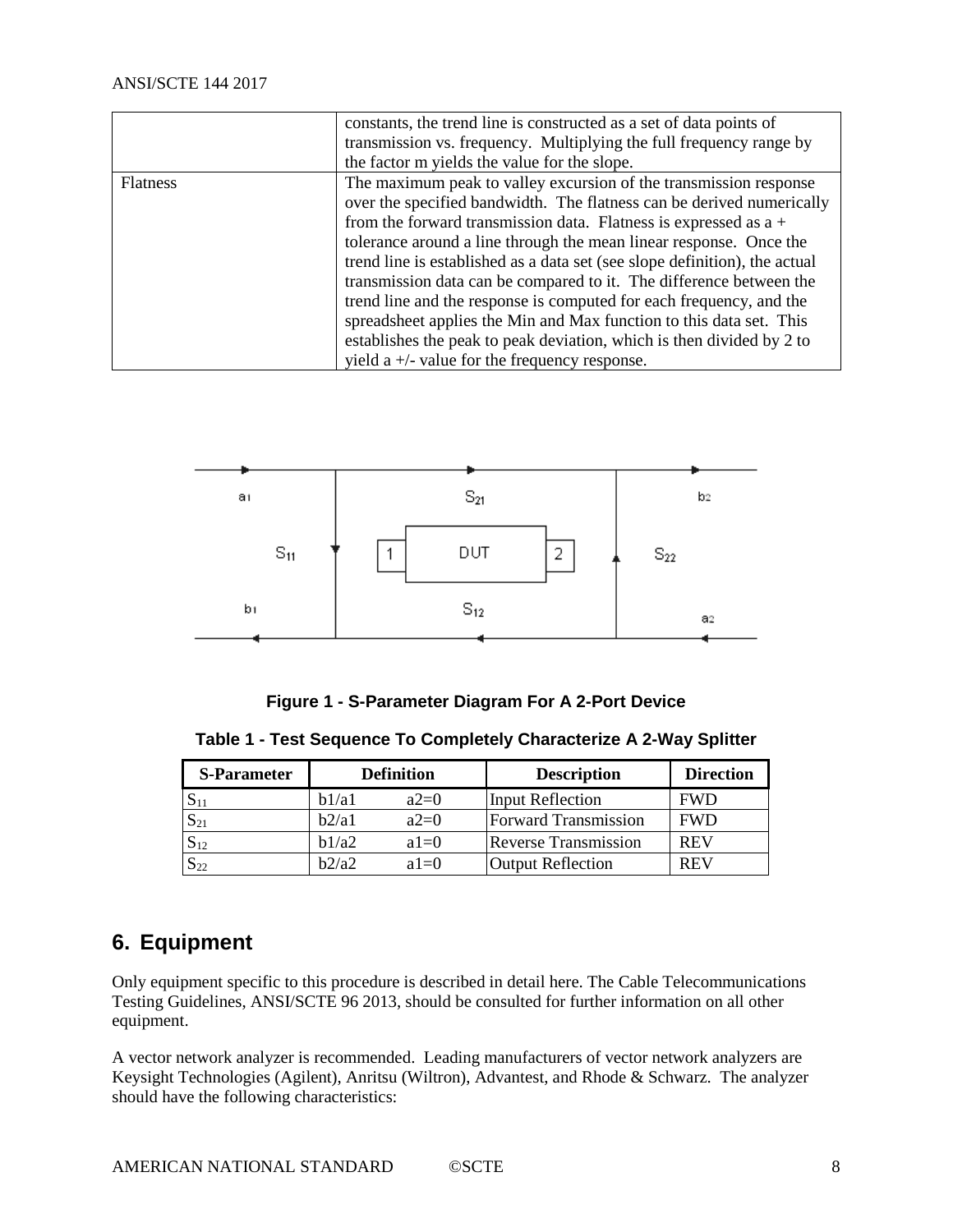- 75  $\Omega$  impedance
- Frequency range 5 MHz to 1218 MHz, minimum, with calibrated end points and markers available.
- Capability of doing reflection, transmission or full two-port calibration to reduce the effect of analyzer test port mismatch and external component deficiencies.
- Capability of interfacing with a printer or creating a data files for analysis of the test results.

Adapters and cables as required connecting the device under test to the measurement system. The impedance of all cables and adapters must be 75  $Ω$ . Typical connector, cable and adapter sets are:

- Keysight Technologies Model 8120-2408 Type N Cable,  $75 \Omega$  or equivalent
- Keysight Technologies Model 11857B Type N Cable Set, 75  $\Omega$ ; or equivalent
- Keysight Technologies Model 85036B 75  $\Omega$  Type N Calibration Kit; or equivalent
- Keysight Technologies Model 909E 75  $\Omega$  Type N Precision Termination; or equivalent
- Keysight Technologies Model 86211A 75  $\Omega$  Type-F Adapter Kit; or equivalent
- Keysight Technologies Model 85039B 75  $\Omega$  Type F Calibration Kit;

Or equivalent products from other manufacturers.

Attenuators such as Keysight Technologies 86213A or equivalent as required for level and impedance matching with the following characteristics:

- 75  $\Omega$  impedance
- Type-N 75  $\Omega$  connectors to match the test cables. N to F adapters to match the Device Under Test (DUT) if necessary.
- At least 25 dB return loss (1.12:1 VSWR) from 5 MHz to 1218 MHz

#### <span id="page-8-0"></span>**7. Setup**

- 1. Follow any pre-calibration requirements recommended by the manufacturer for the network analyzer, including adequate warm-up and stabilization time. Ensure that the instrument is properly grounded and that anti-static precautions are maintained at all times. This includes an anti-static work surface and wrist strap that is grounded to the instrument.
- 2. Connect all necessary cables and adapters to the network analyzer including an in-line attenuator at the end of each test cable that connects to the test sample. A high quality in-line pad with an attenuation of 10 dB is recommended to reduce measurement uncertainty from reflections within the setup. This is especially important when measuring low insertion losses or when the impedance of the device under test is reflective. A pad at the end of the test cable reduces the reflections between the device under test and the analyzer port.
- 3. Adjust the analyzer for the frequency range of interest, generally 5-1218 MHz. It is most convenient to select a frequency range such that the data points land on rational frequency values. For 801 data points, a frequency range of 5-1220 MHz will result in data at every 1.52 MHz interval.
- 4. Adjust the network analyzer power level suitable to the device under test.
	- a. Passive devices can usually tolerate higher power levels than active devices. Higher power levels will result in a lower measurement noise floor. Typical power levels for passives are 0 dBm to 10 dBm or 49 dBmV to 59 dBmV.
	- b. If there is a maximum input power level given for a particular device, the power level should be set so that the power at the reference plane does not exceed this value.
	- c. If there is a maximum output power level given for a particular device, the gain of the device must be factored into the input power level. The 1 dB gain compression value or a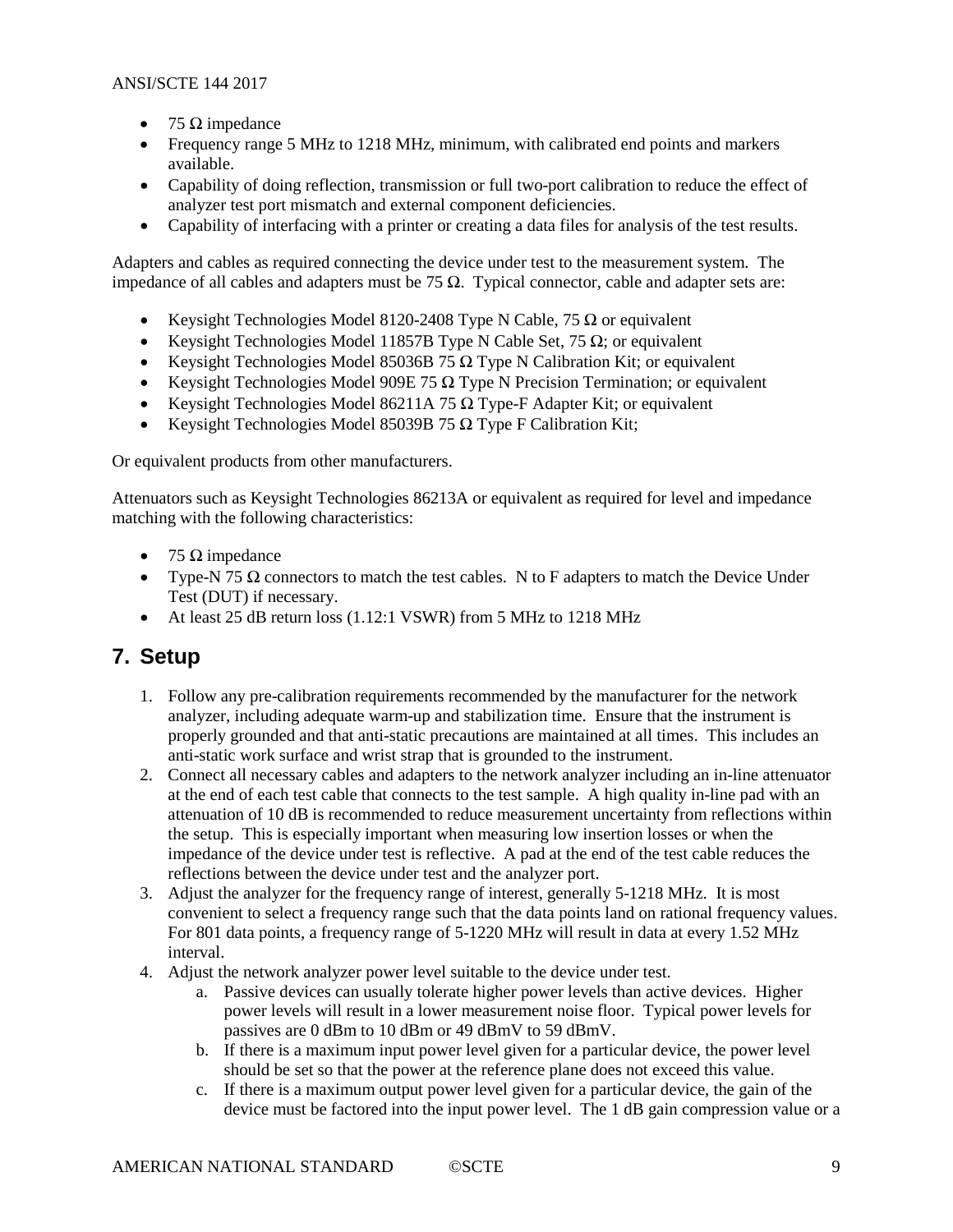graph of the output vs. input power of an active device is a good reference to consider when setting the power level.

d. Insure that the measurement power is within the linear operation of the device.

Note: In cases where low analyzer output power is required, some analyzers will have greater accuracy (less trace noise) if calibrated at a higher power, then the power is dropped for the measurement.

- 5. Select the s-parameter measurement relative to each channel
	- a. Set the measurement of channel 1 to forward reflection (S11).
	- b. Set the measurement of channel 2 to forward transmission (S21).
- 6. Select the display format for each channel. The usual selection is LOG MAG, which displays a Cartesian graph of signal level in dB versus frequency.
- 7. Select the other display characteristics to suit the measurement such as dual or single channel display, scale and reference levels of each channel, and any convenient markers.
- 8. With all of the functions of the analyzer optimally set for the particular test samples, proceed to calibration. A precision calibration kit as described in section 3 is required. This is an important step in minimizing systematic and repeatable errors introduced by the analyzer, the test cables, and the adapters. A full 2-port calibration is recommended since the instrument state can be saved to save setup time in the future.
	- a. It is important to note that when the user is prompted for particular calibration standards, the sex denotation refers to the test cable interface not the standard itself.
	- b. Refer to the calibration section of the network analyzer manual for other details that will serve to minimize measurement errors. Of particular interest is the issue of noninsertable devices. These have the same sex connectors on input and output ports. Many cable telecommunications products fall into this category.
- 9. Once the calibration procedure is complete, save the instrument state with the error correction coefficients to the internal non-volatile memory or to disk. As long as the physical setup components do not change, this instrument state can be recalled quickly. This means that these measurements can begin again following the instrument warm-up time. Instrument state recall also enables test sequencing where a series of different tests are performed using different measurement parameters such as frequency.

#### <span id="page-9-1"></span><span id="page-9-0"></span>**8. Procedure**

#### **8.1. Overview**

Network analyzers are generally two-port instruments although recent additions to the vector network analyzer market can have three or four ports. Alternatively, a switching matrix can extend the basic twoport analyzer to 4, 8, 12, or more for automated data collection in a production environment. In general, however, the characterization of an n-port device will be a combination of one and two-port measurements. This is illustrated in the earlier definition of the s-parameter system.

Reflection is a one-port measurement. Each port of a device will have one reflection measurement associated with it. Either port of the network analyzer is capable of making a reflection measurement. Some two-channel analyzers can measure the reflection of two ports simultaneously.

Transmission is a two-port measurement. The measurement is made through the device from one port to another. The measurement selection options offer either forward transmission from port 1 to port 2, or reverse transmission from port 2 to port 1. Some two-channel analyzers can measure forward and reverse transmission simultaneously. More advanced network analyzers have 4 channels that can display all four of the s-parameters of a two-port measurement simultaneously.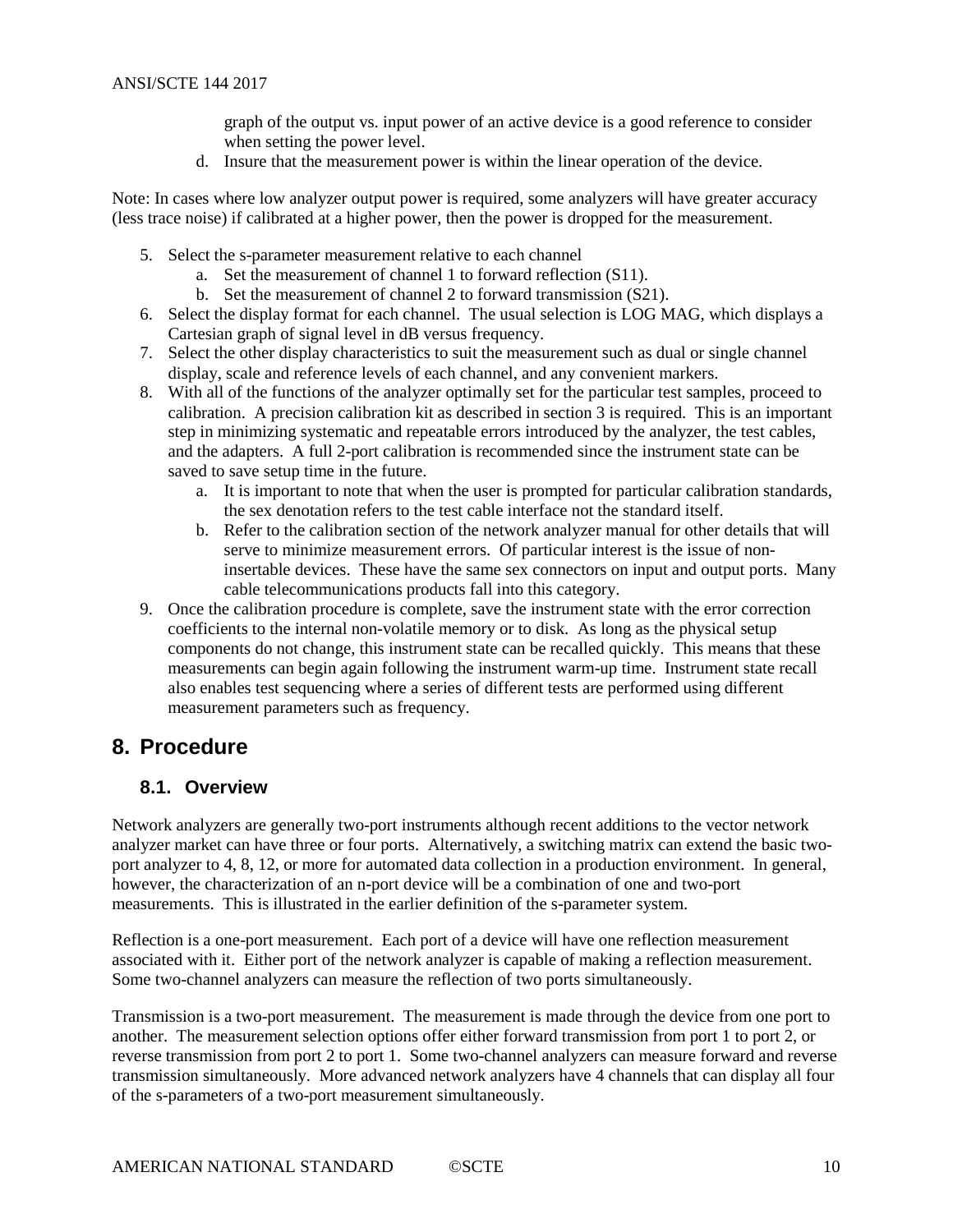#### ANSI/SCTE 144 2017

The data output of a standard two-channel vector network analyzer such as the Keysight Technologies 8714 will contain the s-parameters of the active channel. More capable instruments such as the Keysight Technologies E5061B can provide data for all four s-parameters in a single test. Since the postprocessing of data via spreadsheet programs is an important consideration in the generation of reports or data files for design work, the data output capability of the analyzer used for these tests may have an impact on the test procedure sequencing.

In the following procedures for one-port and two-port measurements, it is assumed that the operator will insure that the setup procedure in section 4 is satisfied. The operator should also insure that anti-static precautions are taken at all times.

#### <span id="page-10-0"></span>**8.2. One-Port Reflection**

- 1. Recall the instrument state defined in section [7](#page-8-0) (setup).
- 2. Check to see that the measurement mode of channel 1 is set to forward reflection (S11). The appropriate test cable will be connected to port 1 on the network analyzer.
- 3. Connect port 1 of the analyzer to the port of the DUT where a reflection measurement is to be made.
- 4. Terminate all other ports of the DUT with resistive 75  $\Omega$  terminators having a return loss of greater than 25 dB throughout the test frequency range.
- 5. Make use of the marker options to identify key features of the display such as maximums or minimums, delta relationships, or cornerstone frequencies.
- 6. Save the measurement for further analysis or report generation if necessary. Some of the options for saving the measurement are listed below.
	- a. Save to the display memory for comparison with subsequent measurements.
	- b. Save to a printer for a graphic record.
	- c. Save to a data file on a disk or an external computer. Consult the network analyzer manual for the most suitable file format options.

#### <span id="page-10-1"></span>**8.3. Two-Port Transmission**

- 1. Recall the instrument state defined in sectio[n 7](#page-8-0) (setup).
- 2. Check to see that the measurement mode of channel 2 is set to forward transmission (S21).
- 3. Connect port 1 of the analyzer to the device port where signal is to be injected. Connect port 2 of the analyzer to the device port where the signal is to be measured.
- 4. Terminate all other ports of the device with resistive 75  $\Omega$  terminators having a return loss of greater than 25 dB throughout the test frequency range.
- 5. Make use of the marker options to identify key features of the display such as maximums or minimums, delta relationships, or cornerstone frequencies.
- 6. If the dual display option has been selected, the reflection and the transmission will be visible on the screen.
- 7. Save the measurement for further analysis or report generation if necessary. Some of the options for saving the measurement are listed below.
	- a. Save to the display memory for visual comparison with subsequent measurements.
	- b. Save to a printer for a graphic record.
	- c. Save to a data file on a disk or an external computer. Consult the network analyzer manual for the most suitable file format options.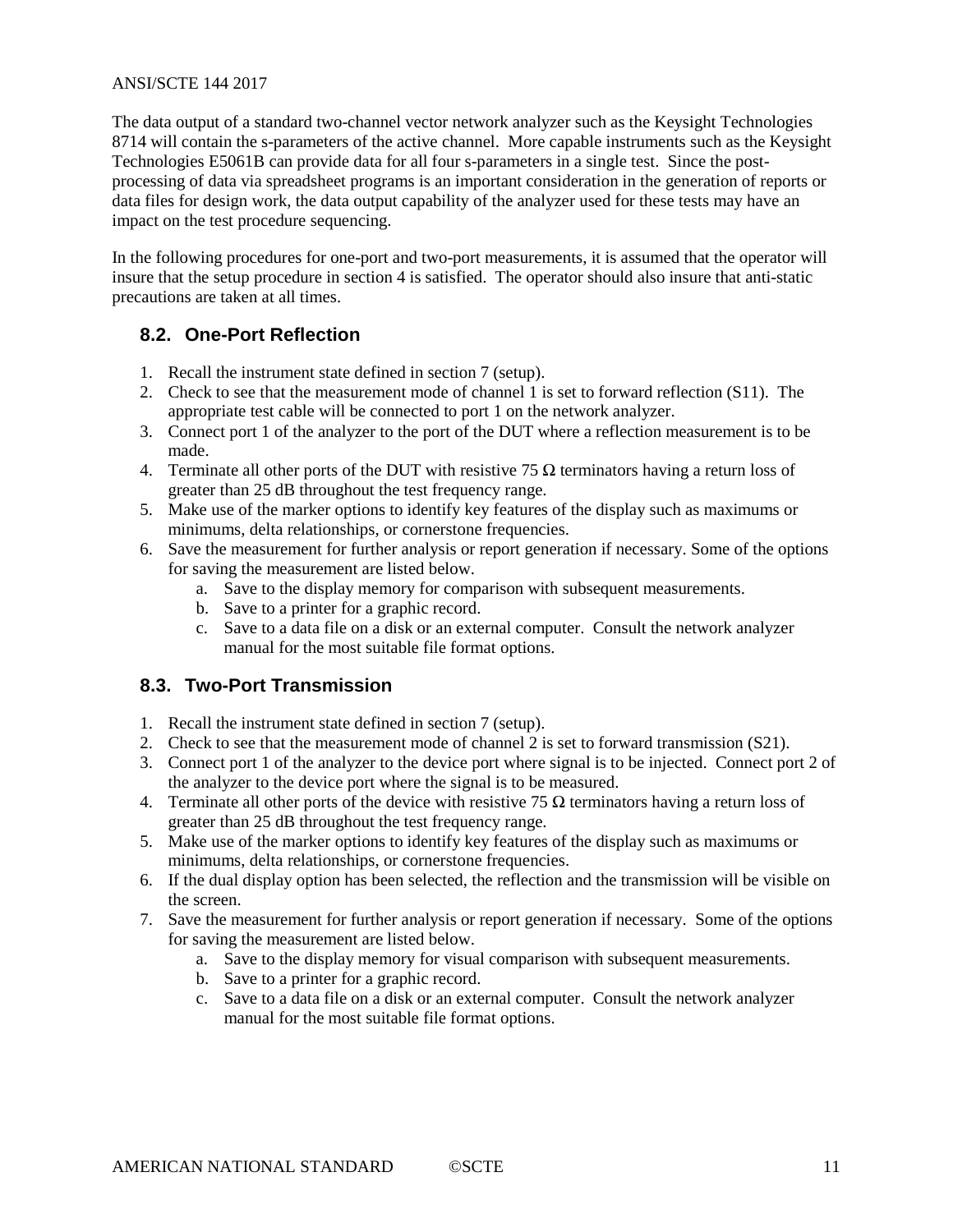# **Appendix 1 – Test Method for Splitters**

<span id="page-11-0"></span>Recall the instrument state defined in sectio[n 7](#page-8-0) (setup). Verify that the frequency range, power level and display properties are suitable to the device.

If the display properties are changed, the new state can be saved in another memory register without recalibration.

If the frequency range or power levels are changed, recalibration is recommended to maintain error correction accuracy.

If the cables or adapters are changed, recalibration is necessary.

Define a numbering system for the ports of the splitter beginning with the input as port 1.

Follow the test procedure defined above in section [8](#page-9-0) for two-port transmission.

<span id="page-11-1"></span>The following table lists the order of tests and cable connections required to make a complete set of sparameters for a two-way splitter. The bold numbers are the splitter ports. It shows how nine data sets are derived from three tests.

**Table 2 - Test sequence to completely characterize a 2-way splitter**

| Test# | NA<br>port 1 | NA<br>port 2 | Data |     |                   |                |
|-------|--------------|--------------|------|-----|-------------------|----------------|
|       |              |              | υĦ   | 521 | $\mathbf{D}12$    | $\mathbf{D}22$ |
|       |              |              |      | 531 | $\mathbf{D}$ 13   | $\mathbf{D}33$ |
|       |              |              |      | 32  | $\mathbf{D}_{23}$ |                |

The following table lists the correlation between s-parameters and RF measurements. Since the splitter response is essentially the same in both forward and reverse directions, some of the s-parameters are redundant for report purposes.

- R/L means Return Loss
- IL means Insertion Loss
- ISO means Isolation
- Each cell in the matrix represents a 201-point data set of magnitude and angle vs. frequency.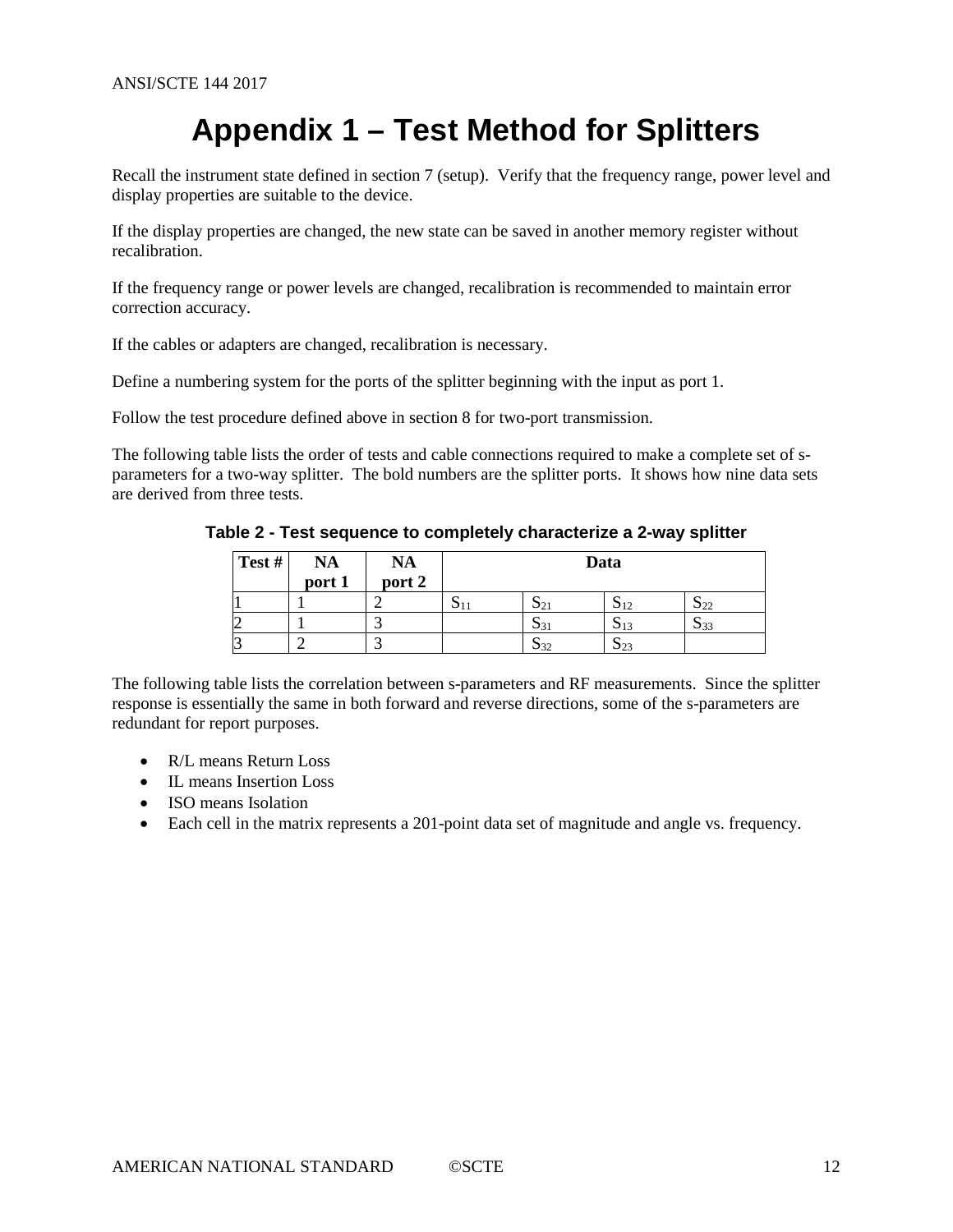| $S_{11}$      | $S_{21}$          | $S_{31}$            |
|---------------|-------------------|---------------------|
| R/L in        | ILin-2            | IL in $-3$          |
| IL2–in        | $S_{22}$<br>R/L 2 | $S_{32}$<br>ISO 2-3 |
| $S_{13}$      |                   |                     |
| $11 - 3 - 11$ | $1803 - 2$        | S33<br>R/L3         |

#### <span id="page-12-0"></span>**Table 3 - Matrix of all the 3-port S-parameters and corresponding splitter measurements**

<span id="page-12-1"></span>The following table lists the order of tests and cable connections required to make a complete set of sparameters for a three-way splitter. The bold numbers are the splitter ports. It shows how 16 data sets are derived from 6 tests.

| Test # | NA port 1 | NA port 2 | Data |  |  |  |
|--------|-----------|-----------|------|--|--|--|
|        |           |           |      |  |  |  |
|        |           |           |      |  |  |  |
|        |           |           |      |  |  |  |
|        |           |           |      |  |  |  |
| m      |           |           |      |  |  |  |
| e      |           |           |      |  |  |  |

**Table 4 - Test sequence to completely characterize a 3-way splitter**

The following table lists the correlation between s-parameter data and RF measurements. Since the splitter response is essentially the same in both forward and reverse directions, some of the s-parameters are redundant for report purposes.

All of the cells in this matrix are necessary to assemble a complete s-parameter file that can be used for circuit simulation.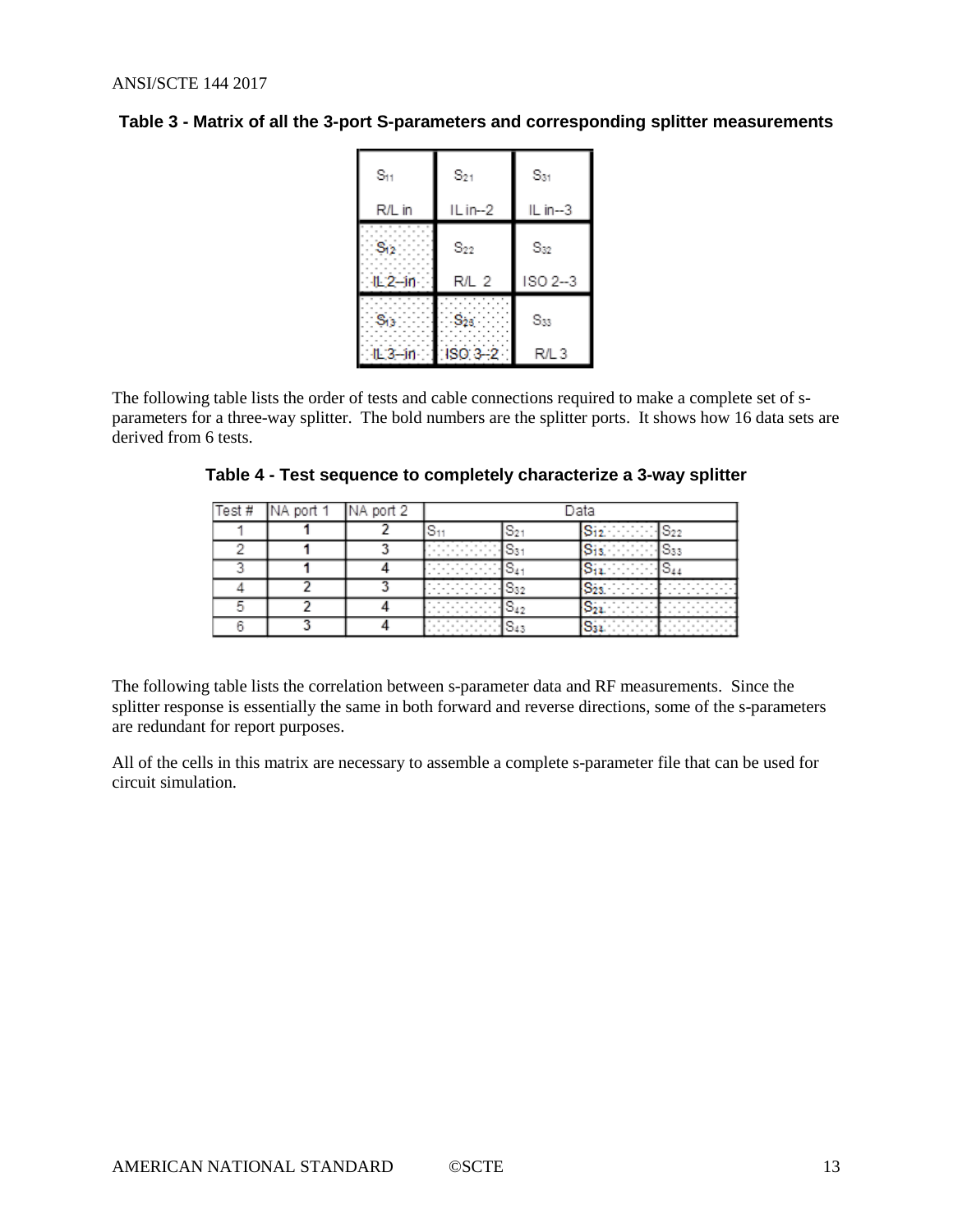| $S_{11}$  | $S_{21}$            | $S_{31}$ | $S_{41}$ |
|-----------|---------------------|----------|----------|
| R/L in    | ILin-2              | ILin-3   | IL in-4  |
| $\equiv$  | $S_{22}$            | $S_{32}$ | $S_{42}$ |
| $IL 2-in$ | R/L 2               | ISO 2-3  | ISO 2-4  |
|           |                     | $S_{33}$ | $S_{43}$ |
|           | $IL 3-in$ $ISO 3-2$ | R/L 3    | ISO 3-4  |
|           |                     |          | $S_{44}$ |
|           | ISO 4-2             | $ISO-3.$ | R/L4     |

#### <span id="page-13-1"></span>**Table 5 - Matrix of all the 4-port S-parameters and the corresponding splitter measurements**

<span id="page-13-0"></span>The previous examples of data collection can be expanded as the number of ports increases. This indicates an increasing dependence on software and automation.

# **Appendix 2 – Test Method for Directional Couplers**

Recall the instrument state defined in sectio[n 7](#page-8-0) (setup). Verify that the frequency range, power level and display properties are suitable to the device.

- If the display properties are changed, the new state can be saved in another memory register without recalibration.
- If the frequency range or power levels are changed, recalibration is recommended to maintain
- If the cables or adapters are changed, recalibration is necessary.

Define a numbering system for the ports of the directional coupler beginning with the input as port 1. In this example, port 2 will be the thru port, and port 3 will be the tap port.

Follow the test procedure defined above in section [8](#page-9-0) for two-port transmission.

<span id="page-13-2"></span>The following table lists the order of tests and cable connections required to make a complete set of sparameters for a 3-port directional coupler. The bold numbers are the coupler ports. It shows how nine data sets are derived from three tests.

**Table 6 - Test Sequence To Completely Characterize A Directional Coupler**

| Test # | NA<br>port 1 | NA<br>port 2 | Data |                |                   |             |
|--------|--------------|--------------|------|----------------|-------------------|-------------|
|        |              |              | 011  | $\mathbf{v}_2$ | $\mathbf{5}_{12}$ | 522         |
|        |              |              |      | $\mathbf{u}$   | $\mathbf{D}$ 13   | <b>D</b> 33 |
|        |              |              |      | $\mathbf{D}32$ | $\mathbf{D}23$    |             |